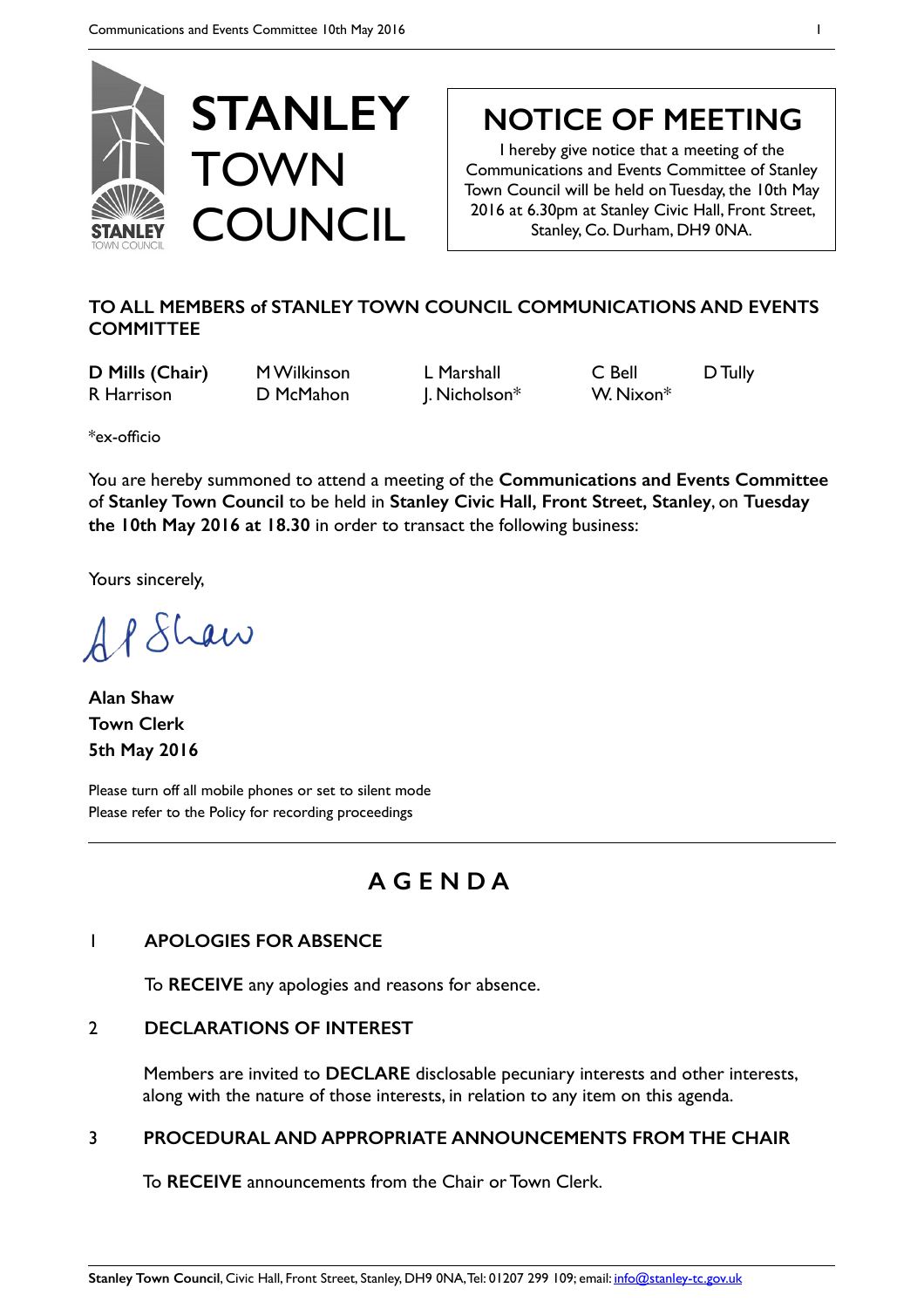# 4 **PUBLIC PARTICIPATION**

An adjournment will be allowed at the direction of the Chairman to allow for public comment and response in relation to items on this agenda or to consider written questions from the public submitted in advance of the meeting (*Individuals will be permitted a maximum of three minutes each. Total time for this session is limited to fifteen minutes).*

# 5 **CONFIRMATION OF MINUTES (ATTACHMENT A)**

To **APPROVE** as a correct record and sign the minutes of the Finance & General Purposes Committee meeting held on 12th April 2016.

# 6 **PROJECT UPDATES**

Members to consider updates in relation to the following events:

## **(i)** *Brass Festival*

Durham Brass have confirmed they can provide the outreach to three additional Schools as part of the package offered to the Town Council.

Committee is requested to **CONFIRM** they are satisfied with the short list of schools provided to the event organisers.

# **(ii)** *Christmas Events*

Committee is requested to **CONSIDER** the program of events put forward by the Working Group for Christmas festivities.

- **(iii)** *Stanley Fringe*
- **(iv)** *Armed Forces Day*
- **(v)** *Play in the Park Days*
- **(vi)** *Community Fun Days*
- **(vii)** *Moria Con 2*
- **(viii)** *Community Radio*

There will be an opportunity for officers or members to give any updates in relation to activities or initiatives not listed above during consideration of this item.

# 7 **CHRISTMAS LIGHTS (ATTACHMENT B)**

Cllr Clegg has requested that Committee considers the provision of an additional six lighting wraps be provided in Chester Rd for this Christmas. The reason for Cllr Clegg's request is that Chester Rd is the principal route into the town from the A1 and the east and additional wraps will have an impact on the 'first impressions' of people entering the town by car.

The Community Development Manager has put forward a proposal for some additional illuminations in the centre of Stanley.

Committee is requested to **CONSIDER** these matters and **DECIDE** what to do.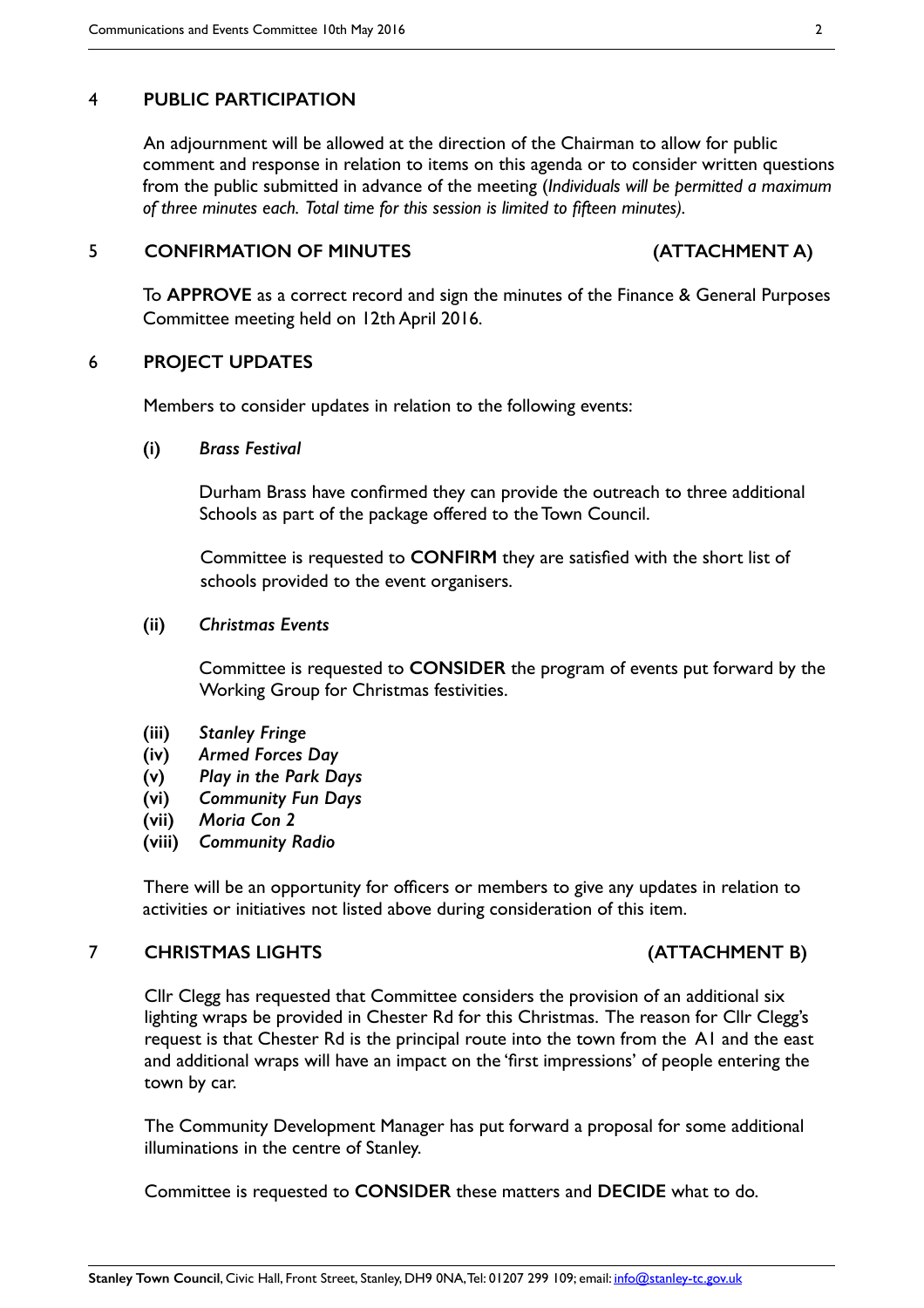# 8 **STANLEY FAMILY CYCLE REVIEW**

Stanley Family Cycle was held on Sunday 1st May 2016.

The event was a point to point Cycling Event utilising the Sustrans track, starting and finishing at Oakey's Park. Officers partnered with the organisers of the Durham Big Ride to prepare the event. The event was initially promoted as paid event, a decision which was reversed by Committee at last month's meeting two and a half weeks before the event itself. In addition to the Cycle Ride itself, local Police attended to carry out bike marking. Goodie Bags and refreshments were provided to participants.

The event was originally promoted as a paid event and was changed to a free event two weeks before by a decision of this Committee. Local Banner advertising and Facebook/ STC Website was used for promotion.

# *Analysis*

The attendance was disappointing. In total there were 43 participants in the event. It is fair to say the very poor weather on Sunday morning will have had an impact. In the view of the Clerk, there were other issues which if addressed would see improved participation in this type of event in the future:

- (i) Decide who the target audience is. We initially set out to target the cycling enthusiast market but the route chosen was not challenging enough or unique enough to attract them. It was only at the last minute members took the decision to target local families and make it a free event.
- (ii) Publicise the event much further in advance. We effectively only had two weeks to publicise the event after changing the focus in April.
- (iii) Improve the route. The Sustrans route is an amazing recreational asset for Stanley but it is one which is open and accessible all the time. We should consider a more interesting and varied route to encourage more people to participate.
- (iv) Timing. The Bank Holiday weekend and the fact that the event coincided with the Tour de Yorkshire probably meant that many local cycling enthusiasts were elsewhere when the event was taking place.
- (iv) Make something happen at the end An event or some entertainment for participants on completion of the ride.

# *Conclusion*

Staging this event was a new idea for the Council and the intention was sound: Provide an outdoor recreational event which encourages healthy activities as a family. The poor attendance was due to a number of factors which have been explored above. However, a number of lessons have been learned which would enable us to stage a more successful event in the future.

Members are requested to **CONSIDER** this matter and **DECIDE** what to do.

# **9 DATE, TIME AND VENUE OF NEXT MEETING**

To be advised following the AGM on 24th May 2016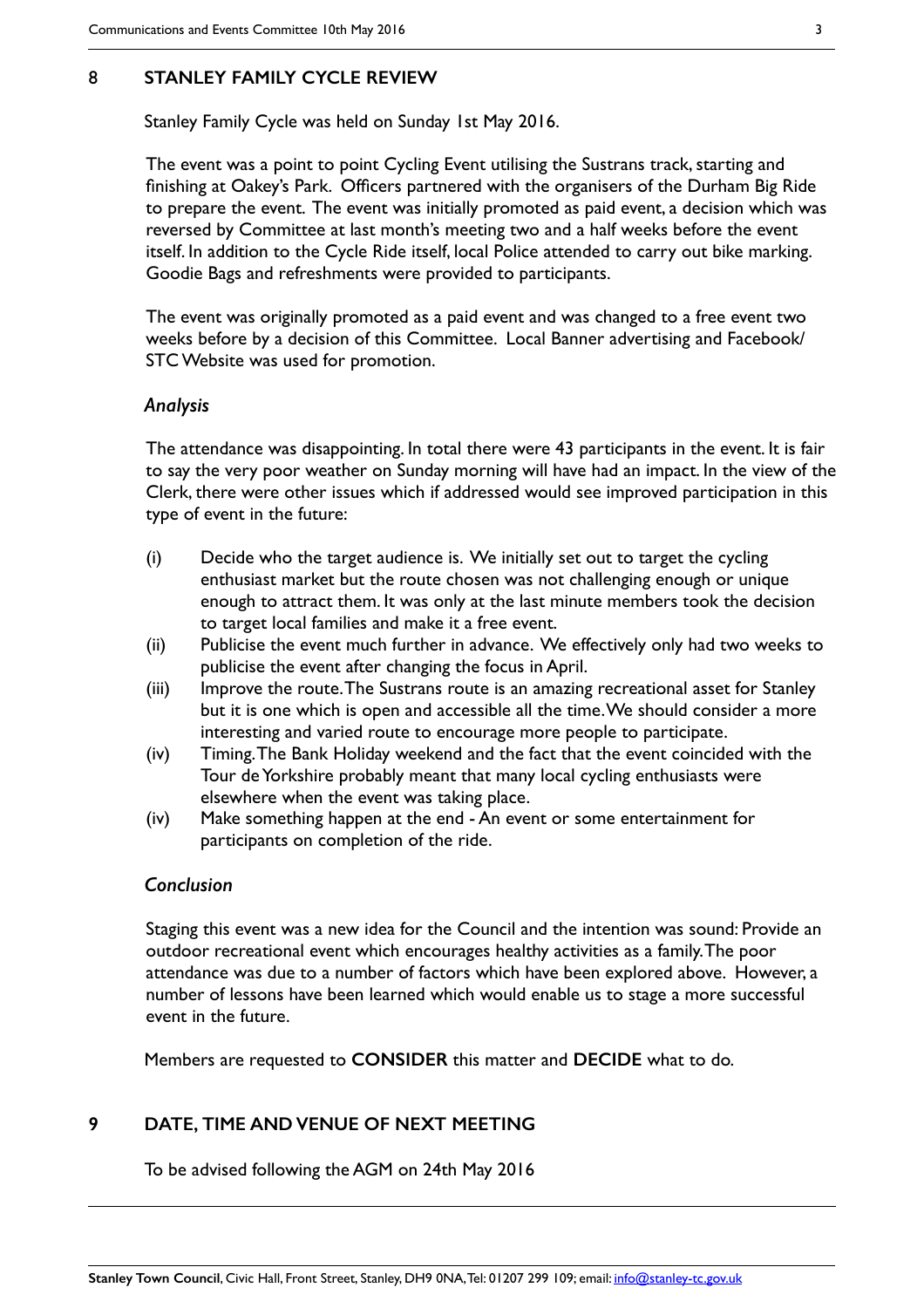*In accordance with the Public Bodies (Admission to Meetings) Act 1960, members of the public and press are welcome to attend the meeting. Members of the public will only be permitted to speak at the beginning of the meeting during Public Question Time.*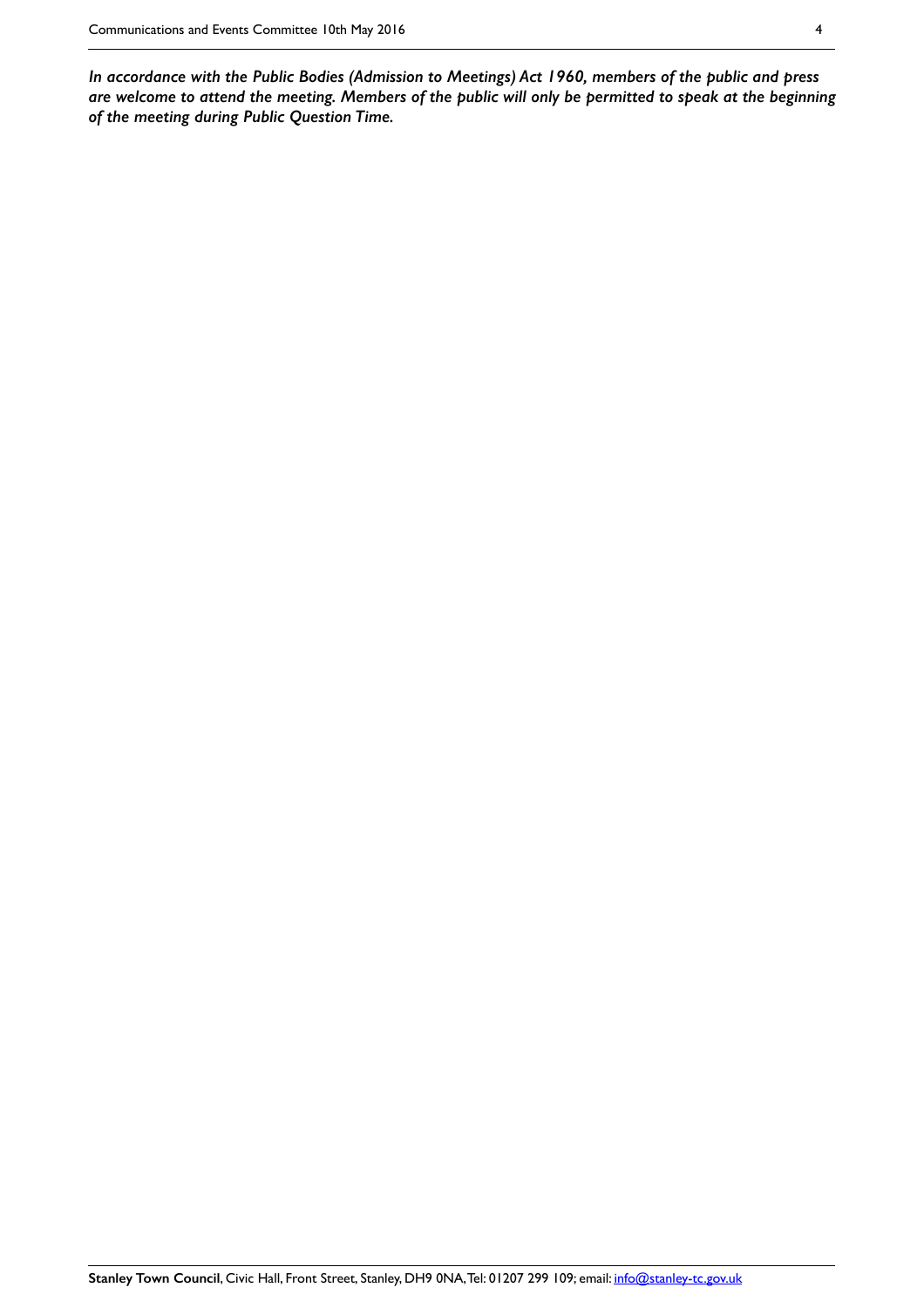**MINUTES** of the **COMMUNICATIONS AND EVENTS COMMITTEE MEETING OF STANLEY TOWN COUNCIL** Held at Stanley Civic Hall, Front Street, Stanley on Tuesday 12th April 2016 at 6.30pm

**PRESENT:** Cllr D Mills\* Cllr M Wilkinson Cllr D Tully Cllr R Harrison Cllr J Nicholson Cllr W Nixon Cllr D McMahon (6.51pm)

\*Chairman

**OFFICERS:** Alan Shaw (Town Clerk) James Harper (Community Development Manager) Brian Hall (Community Services Officer) Nicola James (PA to the Town Clerk)

**OTHERS IN ATTENDANCE:** Cllr D Walker & 3 members of the public

# 630 **APOLOGIES**

Apologies received from Cllr L Marshall were accepted by the Committee.

# 631 **DECLARATIONS OF INTEREST**

None.

# 632 **PROCEDURAL AND APPROPRIATE ANNOUNCEMENTS FROM THE CHAIRMAN OR TOWN CLERK**

The Clerk noted that Cllr R Harrison was recording this meeting.

# 633 **PUBLIC PARTICIPATION**

No members of the public that were present had any questions.

# 634 **CONFIRMATION OF MINUTES**

It was proposed by Cllr B Nixon, seconded by Cllr R Harrison and **RESOLVED** that the Committee approve the minutes of the Communications and Events Committee meeting held on 8th March 2016.

# 635 **WORKING GROUP UPDATES**

**Brass Festival -** The Community Development Manager noted his report. Members were asked to consider where the brass festival would take place and which schools they would like to be involved. It was proposed by Cllr R Harrison, seconded by Cllr W Nixon and **RESOLVED** that the CDM request costings for 4 schools to be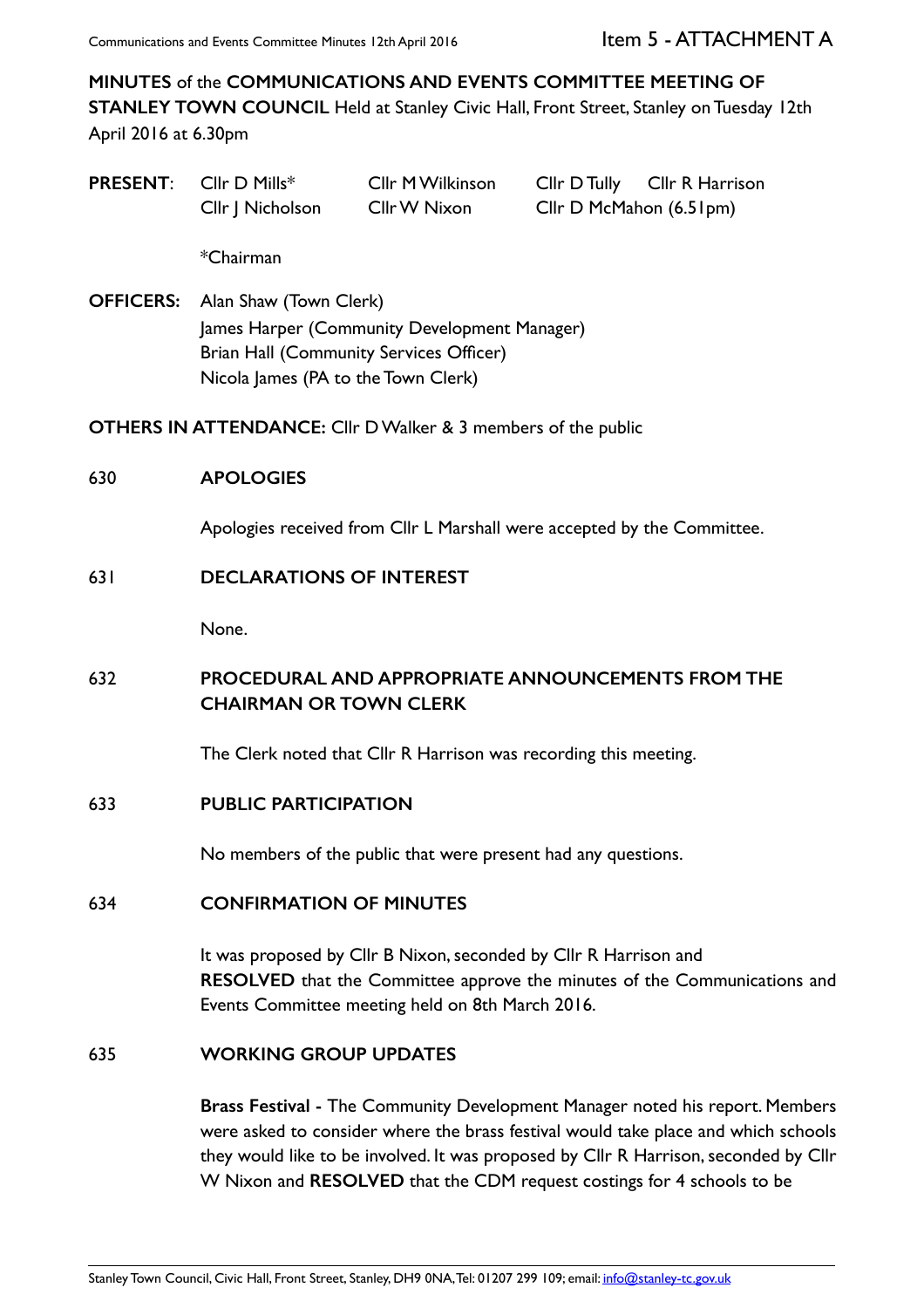involved, plus the main event. The chosen New York festival will be held on the Front Street in Stanley on Wednesday 13th July.

**Christmas Events -** No update.

**Stanley Fringe -** The Chair noted that 2 events have already taken place and 2 events were coming in August. The film is nearly complete. 100 images are to be picked from 2000 to be put on display. The ticketed premier date is to be 31st July where the film will be shown. 6 acts are booked for August.

# *Cllr D McMahon entered the meeting 18:51*

**Armed Forces Day -** The Community Services Officer noted that there had been a confusion over the date of armed forces day, which means that the military band that had been booked was unable to attend. There is however a possibility of another marching band attending. SAG approval is still to be given. The CSO has a meeting with the fairground suppliers next week. He also noted that it is too late to book an RAF flypast, this needs to be booked in September to enable us to have one in 2017.

**Play in the Park Days -** To be discussed at item 8.

**Community Fun Days -** Nothing has been arranged for this yet.

**Stanley Family Cycle -** The CSO noted that there has only been 12 tickets bought for this even so far and that Ed Tutty thinks it is not good value for money. The Town Clerk noted that feedback so far has been that the cost for entering is too high. It was proposed by Cllr D Mills, seconded by Cllr W Nixon and **RESOLVED** that the entrance cost be reduced to  $£0$ , and that the first 100 people to sign up for free online would receive a goody bag. The public should be asked to email info@stanley-tc.gov.uk to enter the cycle ride.

**Moria Con 2 -** Liam Parry updated the Committee. The 2 main guests this year are Virginia Hay and Terry Malloy. Cllr D McMahon is trying to get Alien Love Predator to the event. 40 traders have booked to attend so far. There will be a retro gaming zone and another cos play competition.

**Community Radio -** Cllr D McMahon noted his report and costings. He advised the committee that the community radio is simple to use and that it will give a voice to the people of Stanley. It was proposed by Cllr D Mills, seconded by Cllr W Nixon and **RESOLVED** that the Town Clerk, Cllr D McMahon and John Ullathorn work together to discuss where the radio station will be located, who will be running the schedule, who has editorial guidelines and who will enforce the content.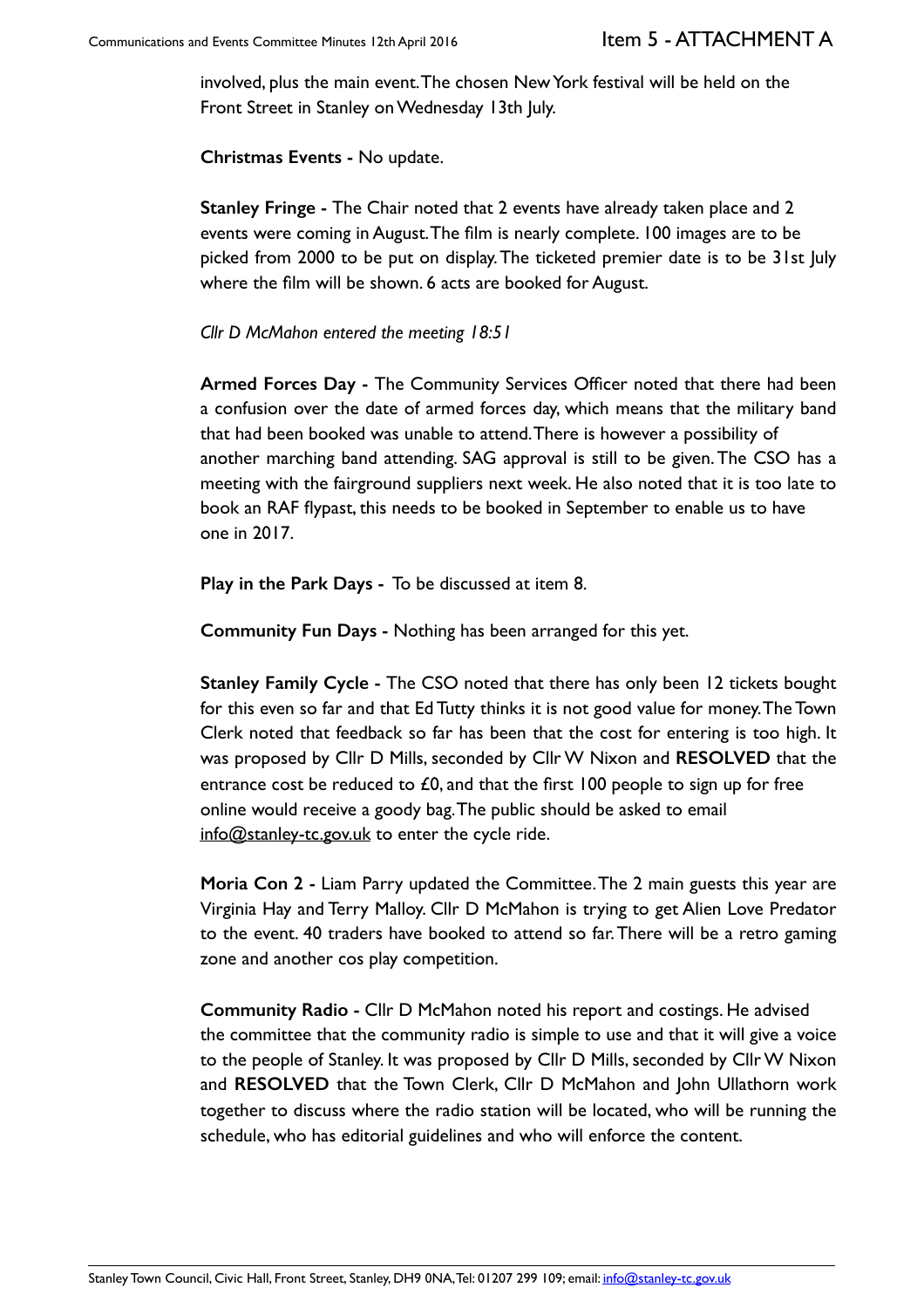# 636 **COMMUNITY CONSULTATION**

Members discussed the options provided by the Town Clerk. It was proposed by Cllr D McMahon, seconded by Cllr R Harrison and **RESOLVED** that the agenda for the April Full Council meeting be cleared of any unnecessary items and the Community Consultation be discussed in full.

# 637 **PLAY IN THE PARK REVIEW**

The CSO noted that feedback from the first Play in the Park event at South Moor on 1st April was that the rides were too expensive and that there was nothing for teenagers to do. Future Play in the Park events should have more activities for older children and the cost of the rides should be subsidised.

The next Play in the Park day will be on 1st June. There will be a climbing wall, durham falconry, the bowls club, Annfield Plain football club, Durham Constabulary and other agencies at this event.

It was proposed by Cllr W Nixon, seconded by Cllr R Harrison and **RESOLVED** that the Clerk purchase 2 new gazebos with STC branding and that he look into the cost of a trailer.

# 638 **FUNDING REQUEST**

It was proposed by Cllr D McMahon, seconded by Cllr W Nixon and **RESOLVED** that Committee provide £1000 from the Community Fun Day budget but request that the money not be put towards the hire of 3 bands.

# 639 **DATE, TIME AND VENUE OF NEXT MEETING**

Tuesday, 10th May 2016, 6.30pm, Stanley Civic Hall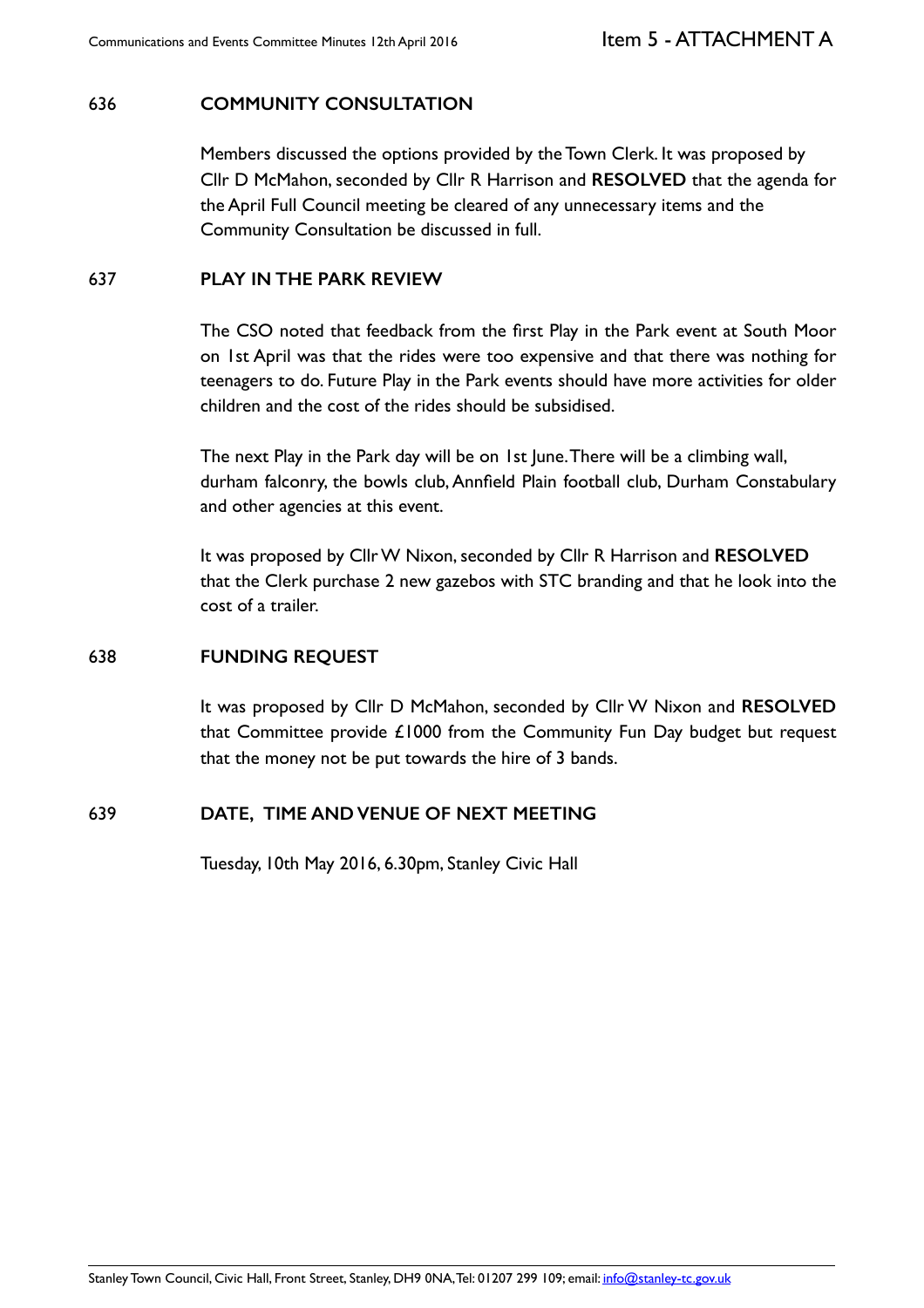# **STANLEY TOWN COUNCIL**



# Christmas Lights 2016

Prepared for Communication & Events Committee Prepared by: James Harper, Community Development Manager

# **INTRODUCTION**

2015 saw the first year of a three year programme for Christmas Lights on a hire contract. It appears that the Festive Light Display was on the whole, successful. The illuminated trees outside the Civic Hall were well received by the public.

# **CURRENT POSITION**

I have met with the Seasonal Group (our supplier) to discuss the programme and installation of the lights last year and to discuss this years forthcoming display. Due to the excellent feedback we have received in terms of the dressed tree lights situated outside the Civic Hall, I have spoken with our supplier to provide a cost for a further installation to enhance the tree light scheme and this area to its maximum potential. Essentially to help build upon this successful feature. Please see map below for proposal.